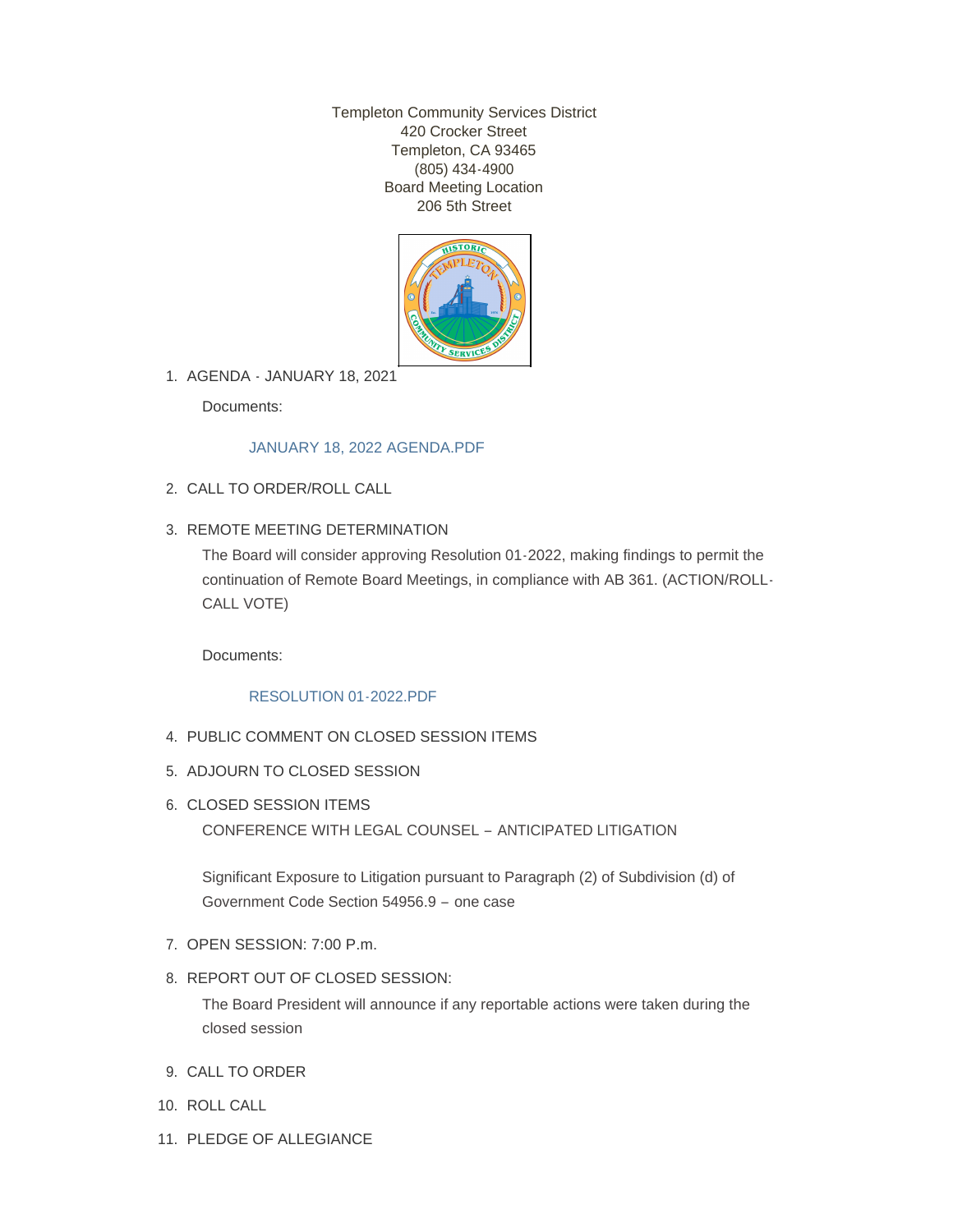## 12. ORDER OF BUSINESS

Board members may request to change order of business.

#### 13. SPECIAL REPORTS AND/ OR PRESENTATIONS:

Introduction of Justin Black - Utilities Manager

### 14. PUBLIC COMMENT

Members of the public may address the Board on any items of interest within the subject matter jurisdiction of the Board but not on the agenda today. In compliance with the Brown Act, the Board cannot discuss or act on items not on the agenda. However, Board Members or District Staff Members may briefly respond to statements made or questions posed by the Public. Additionally, on their own initiative or in response to questions posed by the public a Board or Staff Member may ask a question for clarification. Further, the Board may request staff to report back to the body at a subsequent meeting concerning any matter, or take action to direct staff to place a matter of business on a future agenda (Government Code section 54954.2).

#### 15. CONSENT AGENDA: (ACTION - VOTE)

*The following items are considered routine and non-controversial by staff and may be approved by one motion if no member of the Board wishes an item removed. If discussion is desired, the item may be removed from the Consent Agenda by a Board Member and will be considered separately. Questions or clarification may be made by the Board members without removal from the Consent Agenda. Individual items on the Consent Agenda are approved by the same vote that approves the Consent Agenda, unless an item is pulled for separate consideration. Members of the public may comment on the Consent Agenda items.*

A. Meeting Minutes For December 21, 2021

Documents:

### [MEETING MINUTES DEC 21 2021.PDF](http://templetoncsd.org/AgendaCenter/ViewFile/Item/4485?fileID=3138)

B. Treasurer Report - November 2021

Documents:

### [TREASURERS REPORT NOV 2021.PDF](http://templetoncsd.org/AgendaCenter/ViewFile/Item/4492?fileID=3143)

16. BUSINESS:

*Members of the public may address the Board on each agenda item as it is considered. Following the initial presentation of the item and questions from Board Members, public comment will be solicited. Comments and/or questions should be directed to the Board Chairperson.*

A. Internal Committees Of The Board And External Standing Committees

Documents:

#### 2022 COMMITTEE ASSIGNMENTS PDF

- 17. GENERAL MANAGER'S REPORT
- 18. COMMITTEE REPORTS
- A. Water Resource Advisory Committee 01/05/2022

Documents: